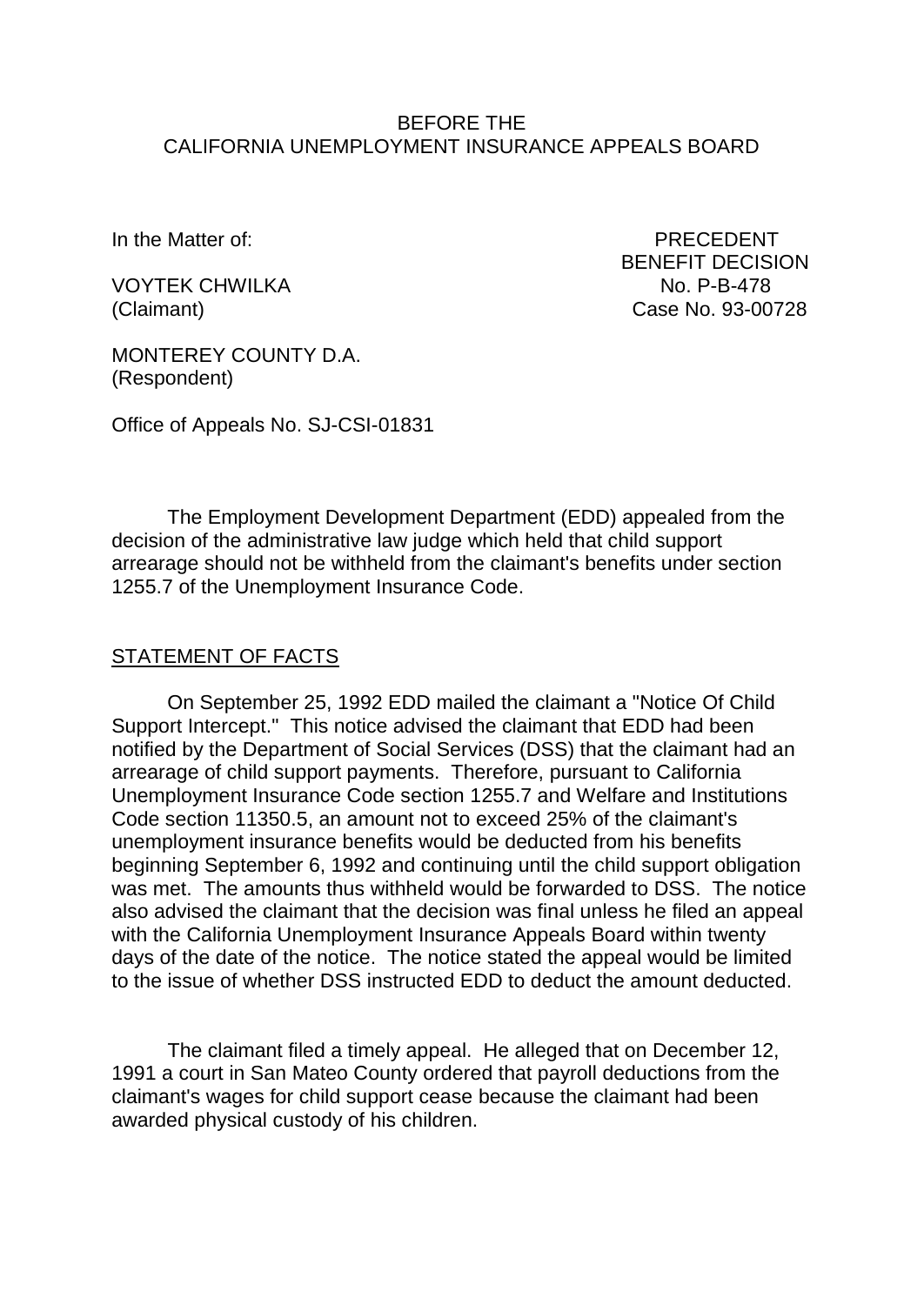As a result to the claimant's appeal, the San Jose Office of Appeals mailed a Notice of Hearing for an October 22, 1992 hearing to the claimant and the Monterey County district attorney. EDD was also aware of the appeal and hearing.

In anticipation of the hearing, EDD solicited a declaration from the Monterey County District Attorney's Office. On October 14, 1992, prior to the date of the hearing, a deputy district attorney submitted a declaration under penalty of perjury certifying that the claimant had an unmet court-ordered child support obligation. The deputy did not submit a summary of the arrearage or a certified copy of a court order with the declaration. This declaration was included as an exhibit in the hearing record.

Only the claimant appeared at the hearing. The claimant testified that no arrearage existed or had ever existed.

## REASONS FOR DECISION

The first issue we address is the scope of the ALJ's jurisdiction, on an appeal from EDD's determination, to reduce an individual's unemployment compensation payments under the child support intercept program. In the present case, the claimant contends that an arrearage is not owed.

Section 11350.5 of the Welfare and Institutions Code provides, in part:

"(a) As authorized by subdivision (d) of Section 704.120 of the Code of Civil Procedure, the following actions shall be taken in order to enforce support obligations which are not being met. Whenever a support judgment or order has been rendered by a court of this state against an individual who is entitled to any unemployment compensation benefits. . .the district attorney may file a certification of support judgment or support order with the State Department of Social Services, verifying under penalty of perjury that there is or has been a judgment or an order for support with sums overdue thereunder. The department shall periodically present and keep current by deletions and additions, a list of the certified support judgments and orders and shall periodically notify the Employment Development Department of individuals certified as owing support obligations.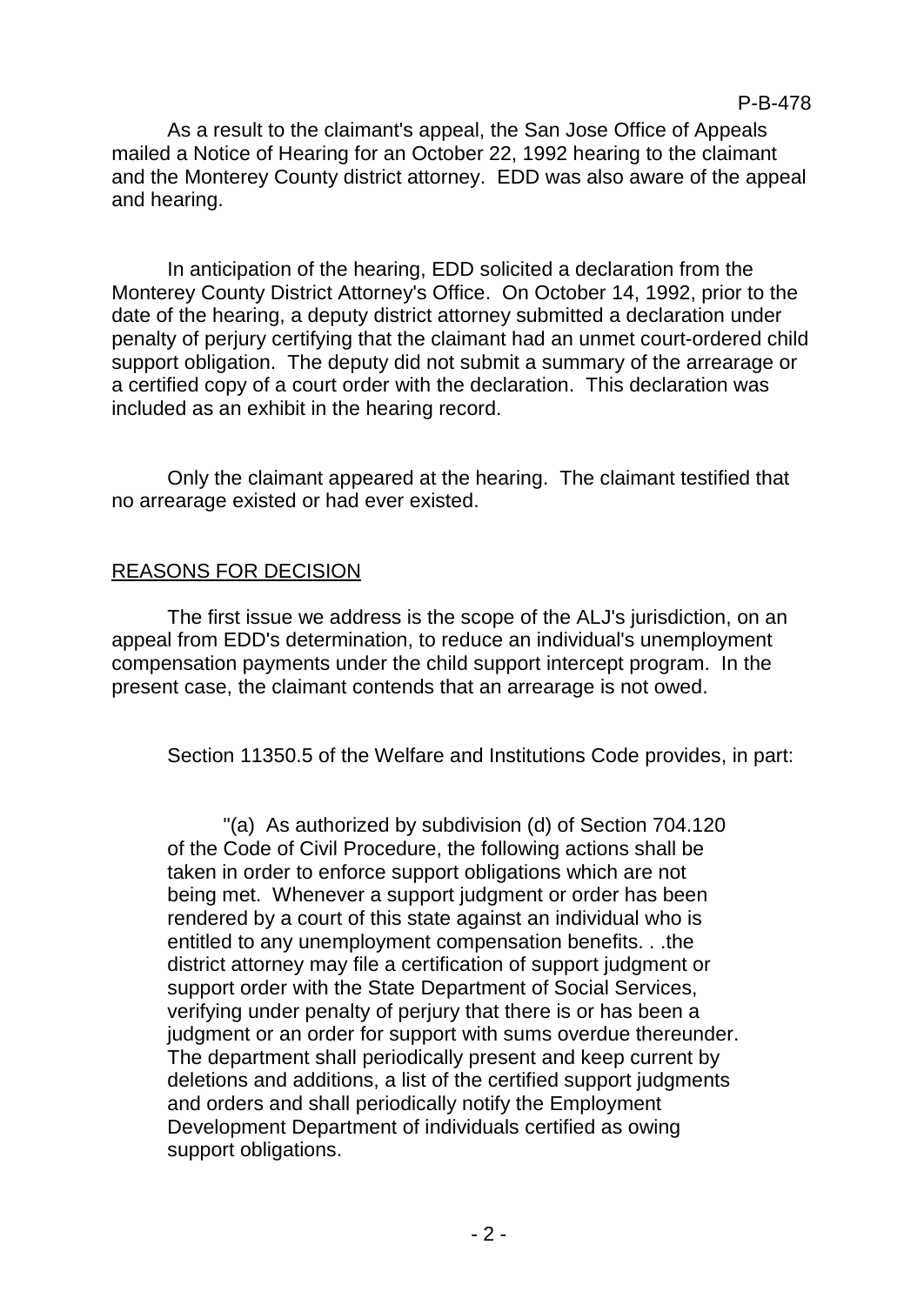\*\*\*\*

"(c) Notwithstanding any other provision of law, the Employment Development Department shall withhold the amounts specified below from the unemployment compensation benefits. . .of individuals with unmet support obligations. The Employment Development Department shall periodically forward them to the State Department of Social Services for distribution to the appropriate certifying county. (Emphasis added)

\*\*\*\*

"(e) The amounts withheld in subdivisions (c) and (d) shall be equal to 25 percent of each weekly unemployment compensation benefit payment. . .rounded to the nearest whole dollar, which is due the individual identified on the certified list. However, the amount withheld may be reduced to a lower whole dollar amount through a written agreement between the individual and district attorney's office or through an order of the court. (Emphasis added)

"(f) The State Department of Social Services shall ensure that the appropriate certifying county shall resolve any claims for refunds in the amounts over withheld by the Employment Development Department.

"(g) No later than the time of the first withholding, the individuals who are subject to the withholding shall be notified by the payer of benefits of all of the following:

"(1) That his or her unemployment compensation benefits or unemployment compensation disability benefits have been reduced by a court-ordered child support judgment or order pursuant to this section.

"(2) The address and phone number of the district attorney's office which submitted the certificate of support judgment or order.

"(h) The individual may ask the appropriate court for an equitable division of the individual's unemployment compensation. . .withheld to take into account the needs of all the persons the individual is required to support. (Emphasis added)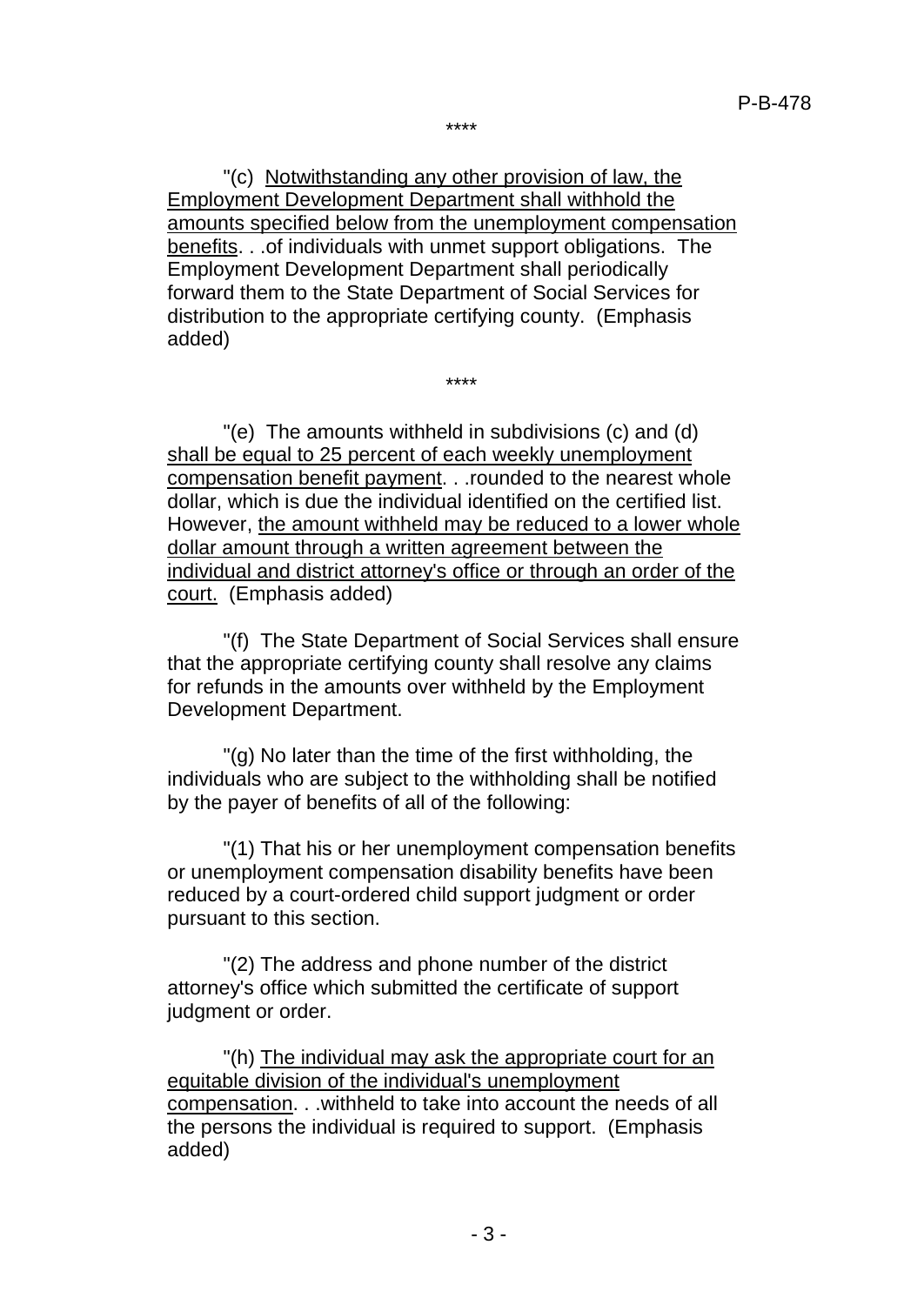\*\*\*\*

"(j) For purposes of this section, 'support obligations' means the child and related spousal support obligations which are being enforced pursuant to a plan described in Section 454 of the Social Security Act and as that section may hereafter be amended. However, to the extent 'related spousal support obligation' may not be collected from unemployment compensation under federal law, those obligations shall not be included in the definition of support obligations under this section."

The language of section 1255.7 of the Unemployment Insurance Code is correlative to the provisions of Welfare and Institutions Code section 11350.5. Together these two code sections are commonly referred to as the child support intercept program. EDD's authority to withhold up to 25% of a claimant's unemployment benefits to satisfy unmet court-ordered child support arrearage is established under these two code sections.

Section 15 is one of the general provisions of the Unemployment Insurance Code that governs the construction of the code. It states that " 'shall' is mandatory and 'may' is permissive."

While the unemployment insurance law provides for appeals from adverse EDD determinations, we are persuaded by the mandatory language of section 1255.7 of the Unemployment Insurance Code that this Board and its administrative law judges lack authority to determine whether or not an arrearage is owed, the reasonableness or fairness of the amount withheld, or the accuracy of the amount withheld. If a claimant disagrees he or she must attempt to negotiate an agreement with the appropriate district attorney's office or seek to adjust the amount through a court order. Also, the Welfare and Institutions Code, section 11350.5 (e), supra, confers upon the district attorney of the certifying county the authority to resolve claims for refunds on amounts which have been over withheld.

The remaining issue in the present case is whether the district attorney met its burden of proof that the claimant had an unmet child support obligation.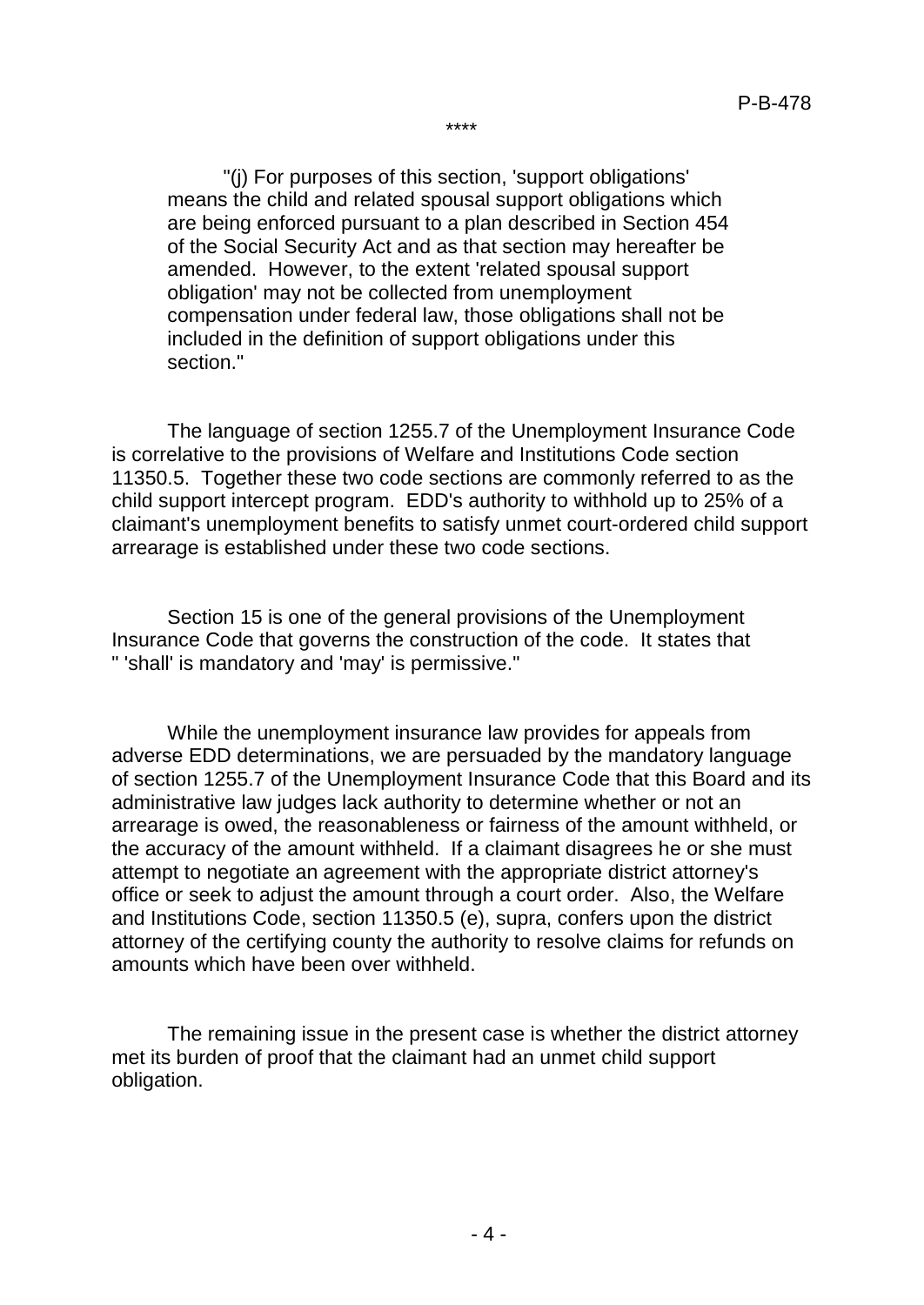The claimant testified that he had no arrearage. His testimony was based on his contention that a court had enjoined a payroll deduction for child support from the claimant's wages. The claimant did not provide a certified copy or other evidence of the court order at the hearing. The district attorney certified in a declaration under penalty of perjury that the claimant had an unmet court-ordered child support obligation.

In Precedent Decisions P-B-218, P-B-293 and P-B-378 the Appeals Board followed the legal principle that testimony given at the hearing and subject to cross-examination is generally entitled to greater weight than hearsay statements, whether or not such statements are in affidavit form. In Precedent Decision P-B-57, however, the Board recognized that sworn, direct testimony may be disbelieved where it appears unreliable, contradictory, or inherently improbable.

While we generally afford greater weight to testimony given under oath than to hearsay statements, whether or not in the form of a declaration, under the circumstances of this case, we find the declaration by the district attorney inherently more reliable than the claimant's testimony. The claimant's testimony was based on alleged facts asserted in a court document which was not provided at the hearing.

The district attorney is an officer of the court and in executing the declaration acted in his official capacity. We presume that the district attorney acted in accordance with Welfare and Institutions Code section 11350.5(a). Although we would have preferred that the district attorney also provide a certified copy of the court order or agreement or accompany the declaration with a summary of the payment/arrearage records, we find nothing unreliable in the district attorney's declaration albeit, hearsay in nature.

In so finding, we deviate from the general rule that testimony given under oath is entitled to greater weight than hearsay testimony. In cases involving the child support intercept program, we find the affidavit of the district attorney certifying that a claimant owes an arrearage is entitled to greater weight than the claimant's testimony to the contrary. We do not address the issue of whether or not EDD's assertions at a hearing that a claimant owes an arrearage will be entitled to greater weight than the claimant's sworn testimony.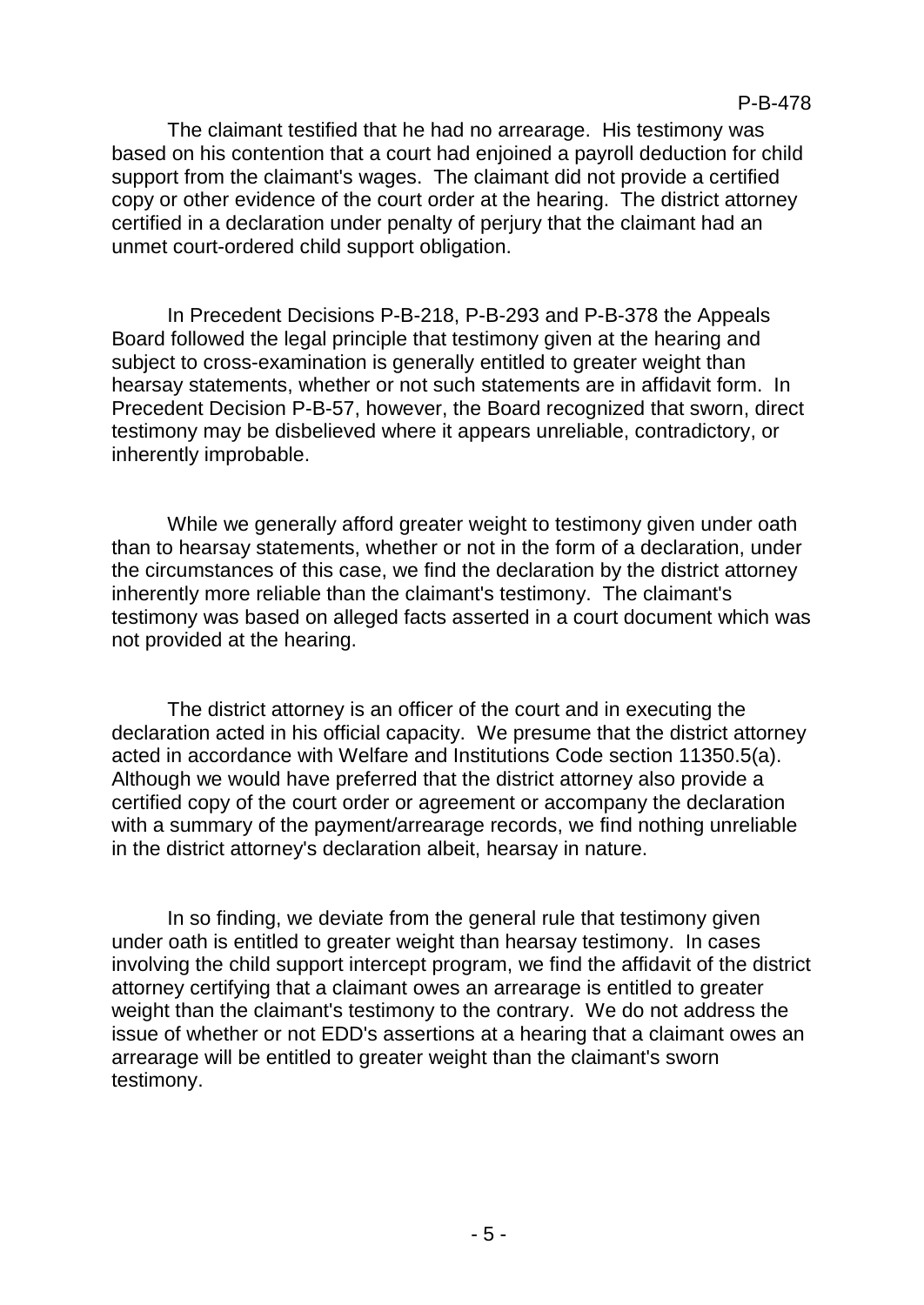Accordingly, we conclude that the claimant's benefits shall be subject to reduction as provided by code section 1255.7.

Although this appeal arises as a result of a reduction in the claimant's unemployment insurance benefits, we note that section 2630 of the UIC corresponds to section 1255.7 of the code in authorizing the interception of disability benefits under Part 2 of the code. The foregoing considerations apply also to a reduction in disability benefits for unmet child-support obligations in accordance with that section of the code.

## **DECISION**

The Decision of the administrative law judge is reversed. The claimant's benefits are subject to reduction in accordance with code section 1255.7 as determined by EDD.

Sacramento, California, January 20, 1994.

# CALIFORNIA UNEMPLOYMENT INSURANCE APPEALS BOARD

ROBERT L. HARVEY, Chairman

LOUIS WM. BARNETT (Concurring - Opinion attached)

DEBRA A. BERG

GEORGE E. MEESE

JAMES S. STOCKDALE

INGRID C. AZVEDO

TOM BANE